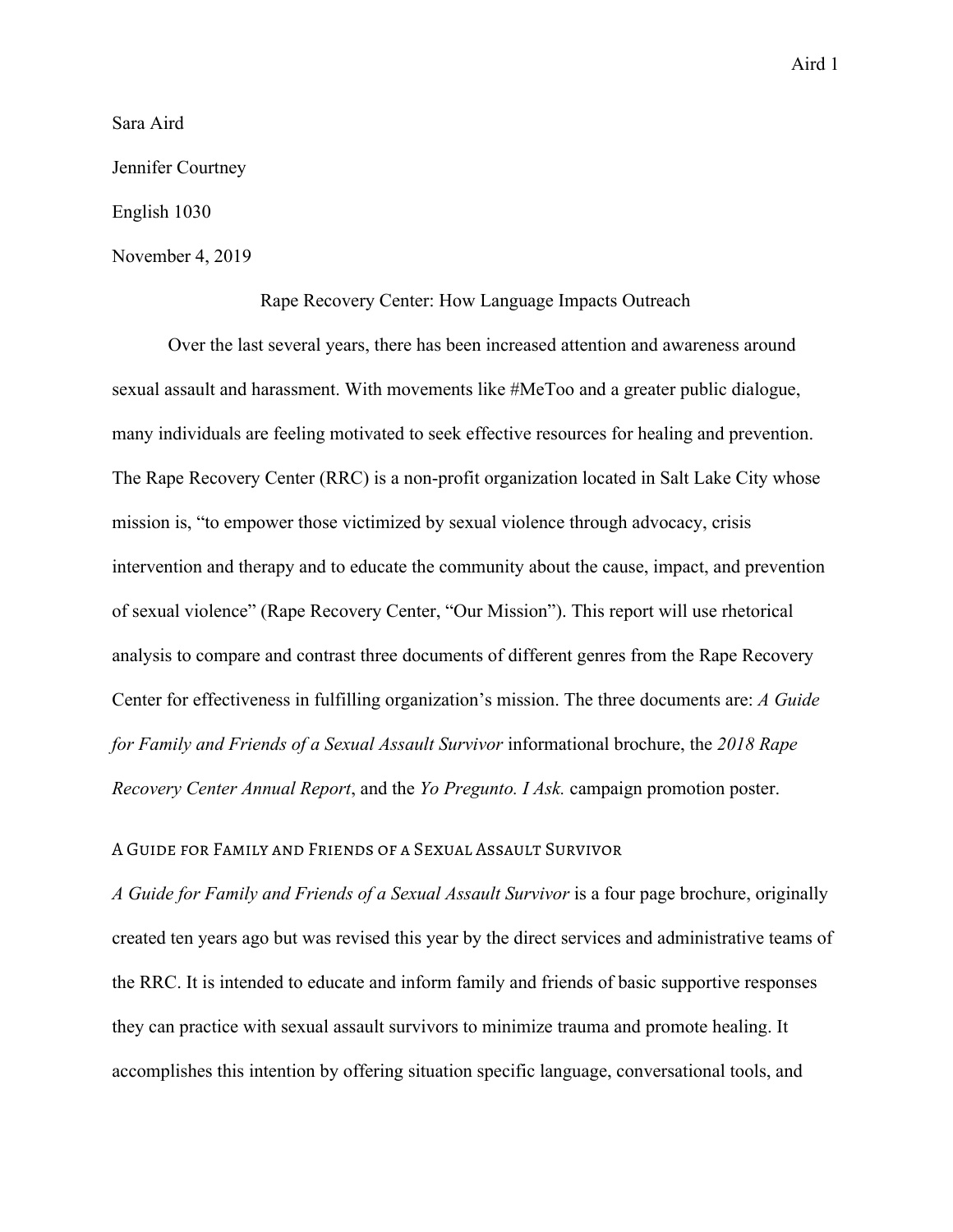emotional support and resources to family and friends of survivors. The brochure is designed with the RRC logos, colors and font, while the text is arranged in columns marked by headings and subheadings. The headings and subheadings give a framework for the basic responses for crisis support with smaller paragraphs of detailed instructions. This design allows the information to be approachable for readers through a quick scan or a thorough reading. The text is written from the perspective of a supporter, addressing specific concerns this audience has:

Your instinct may be to want to take control and right this situation for your loved one. It is important for you to understand that control has been taken away, and the greatest gift you can give right now is the freedom to make their own choices on how best to proceed. Follow your loved ones lead. (Rape Recovery Center, "A Guide" 2)

The "you" in this text is the supporter. This quote also demonstrates the conversational yet authoritative voice of the text. The language is instructional and understanding of the supporter's perspective, while being direct and simple. The text contains many imperative sentences, such as "Don't limit the survivor's independence by making decisions for her/him" (Rape Recovery Center, "A Guide" 2). The simple sentences and vocabulary make it accessible to most readers. Most of the suggested responses in this brochure follow this outline: address the supporter's reaction, explain why this response is not helpful, and redirect to a healthy, supportive response. The text assumes the reader is a supporter of a survivor of sexual assault in need of guidance and support to manage the crisis. This document is circulated specifically within the RRC community and clients, along with other healing resources tailored for survivors and their supporters. Collectively these resources work to create a healing environment for the survivor and their family by providing options for recovery, including therapy, classes, and literature. One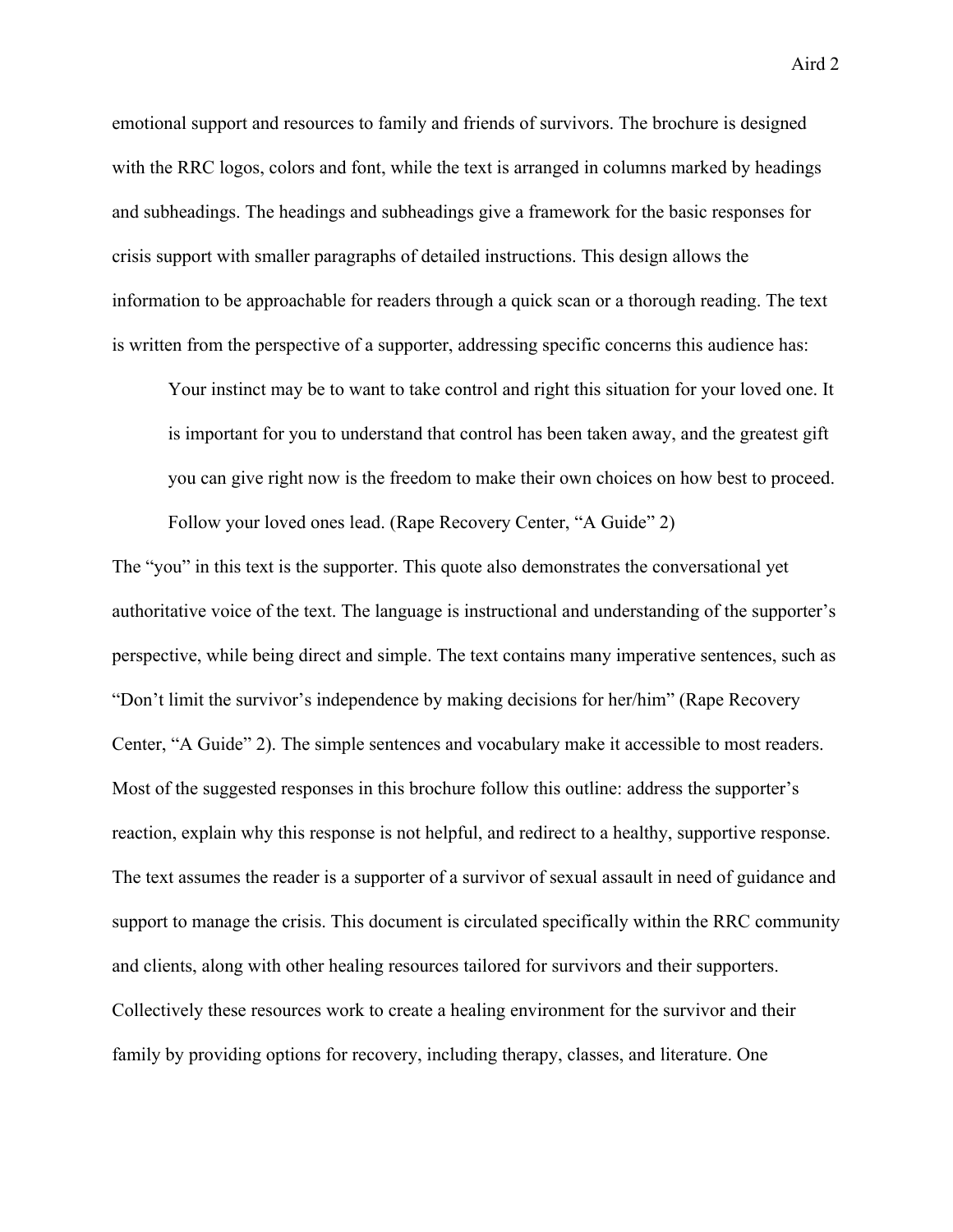limitation of this document is the cohesiveness of the different headings and subheadings, while each topic individually is very information. It is difficult to see how the different topics relate or build upon each other. Overall, the guide is effective in fulfilling the mission by advocating for survivors with their families and friends, providing tools for crisis intervention, and educating family and friends about the cause, impact, and prevention of further trauma in regard to the sexual assault.

#### 2018 Rape Recovery Center Annual Report

The *2018 Rape Recovery Center Annual Report* is a statistical report of the RRC's activities and programs, board and staff members, client demographics, as well as the organization's spending and donor contributions. The document was written by the Development Director, Morgan Stinson. Its purpose is to highlight the accomplishments and progress of the RRC, recognize and praise staff, volunteers, and donors, demonstrate the value of the organization's services to the local community and leadership, and attract potential donors. The document can be accessed on the RRC website, along with previous annual reports. The report is designed with the RRC logos, colors, and font with an emphasis on visual aides to communicate information, including photos, infographics, and charts. The sentences are exclamatory and declarative with the structure being more complex. The document begins with an address from the Executive Director of the RRC, Mara Haight, she states:

Along with this increase in services, we have been inspired by the many community members and organizations who have supported our center throughout this year. We are so grateful for the many supporters who volunteered their time, coordinated service projects, hosted fundraisers, and donated their own resources to help our organization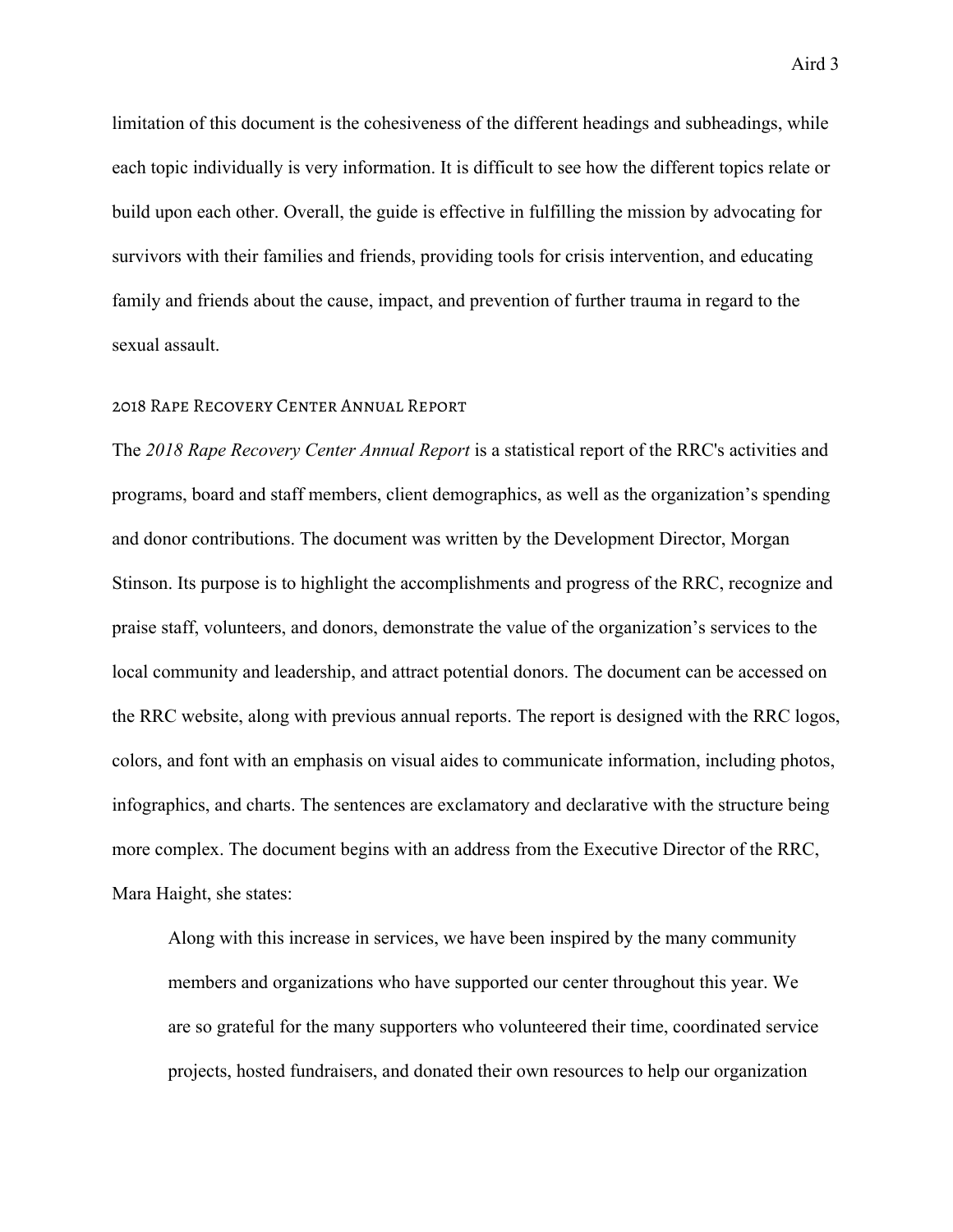Aird 4

grow. Our circles of support continue to grow as our community seeks opportunities to join our movement to build a culture of consent and healing. (Stinson 2)

This quote demonstrates that the report is intended for viewing by the general public, as the director is addressing several different groups involved in the organization and extends an invitation to the broader community to join in the movement. The document appeals to this audience by positively showcasing the RRC's activities and demonstrating the healing impact through client testimonials, which are highlighted in text boxes throughout the report. The overall voice of the document is inclusive, upbeat, and collaborative, using words such as "we" and "partners" and "access" (Stinson). The reader doesn't need foreknowledge of sexual assault to understand the document; in some ways, the report acts as an educational platform making readers aware of the services by offering simple vocabulary and language around sexual assault, however, the main goal is make a positive impression of the organization to the larger community. The trauma-related topics in the text are approached broadly.

The Rape Recovery Center works collaboratively with many partners to bring education and outreach to communities throughout Utah. We partner with many agencies, along with Junior High, High School, and College campuses throughout Salt Lake County to provide information around healthy relationships, consent, trauma and services. (Stinson 7)

This document circulates with other annual reports, as well as texts directed at local leadership and donors. Because funding for the organization is dependent on governmental and private funds, these documents are tailored to convey the value of the organization in terms of time and money donated. The annual report supports the mission of the RRC by educating the public on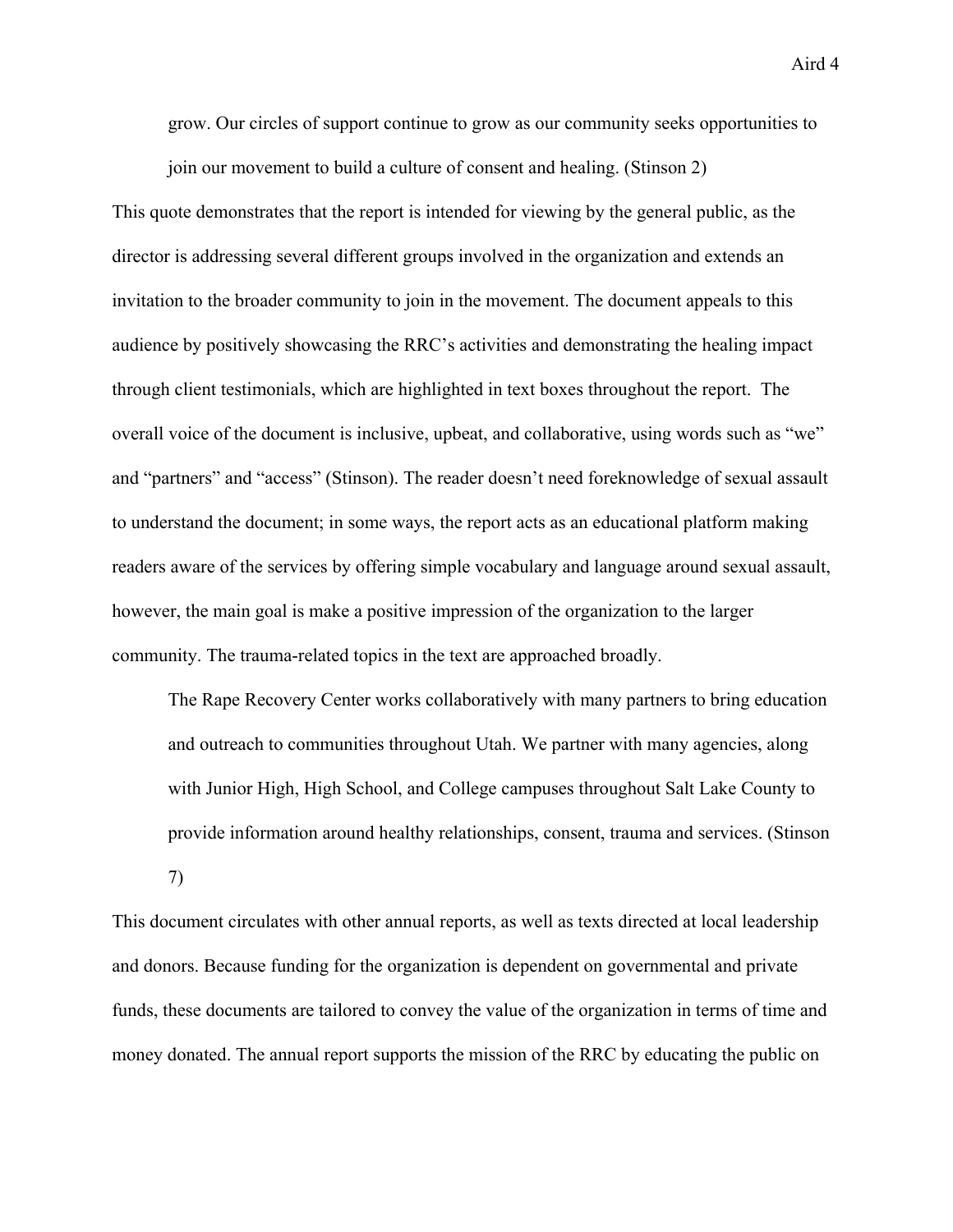the impact of sexual assault in the community and advocating for resources and funds to continue providing healing and prevention tools.

## Yo Pregunto. I Ask. Promotional Campaign Poster

The *Yo Pregunto. I Ask.* campaign poster was created for Sexual Assault Awareness Month (SAAM) by the RRC's Educational team, which consisted of staff and community volunteers. After conducting a public survey to determine the theme of the campaign, the Education Team contracted a local artist, Miriam Flores, to create the images and art. The team used these images to create various media for the campaign, including this poster. The poster was available online, through social media, and at the RRC. The document is brightly colored with larger fonts in capital letters, highlighting the theme of "uplifting consent" (Rape Recovery Center, "Yo Pregunto"). There are graphics of children wearing t-shirts with the words: empowerment, voice, and respect written on them. Some of the text is in both english and spanish. The RRC logo is found on the document but it does not follow the typical color scheme, font, and images of the RRC because of their collaboration with a community artist. There is contact information listed for the RRC, including hashtags, media handles, and website addresses. The majority of the text is dedicated to describing the events and activities that are part of the campaign. This campaign and poster were created to meet the educational needs of the community regarding sexual assault per the public survey. Each of the events listed on the poster is an opportunity to learn more about the services of the RRC and the topic of consent. It functions as a form of outreach, appealing to the public's desire to keep their children safe from sexual harm. The text is direct, simple, and exclamatory, and the voice is conversational and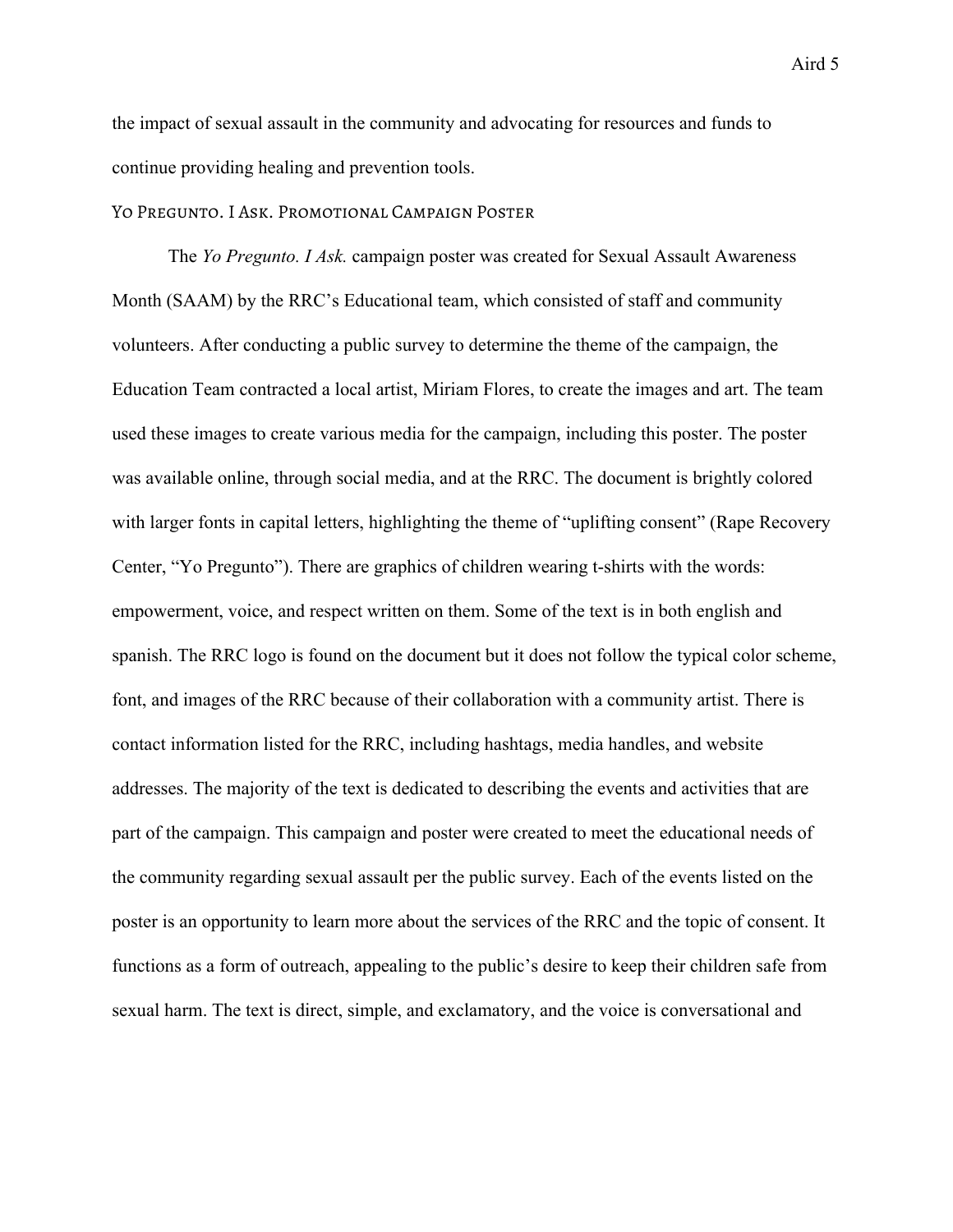inviting. The catch phrases are accessible and memorable to the public, such as "Let's Get Consensual!" and "Yo Pregunto. I Ask" (Rape Recovery Center, "Yo Pregunto").

Hey Salt Lake, "Let's Get Consensual!" Join us at a bar hop to support the Rape Recovery Center and Celebrate National Sexual Assault Awareness Month! Hit the town and kick-off Sexual Assault Awareness Month (SAAM), all while you and your friends help support the RRC! We will have volunteers at each stop so you can learn more about how to get involved in SAAM. Can't wait to see you there! (Rape Recovery Center, "Yo Pregunto")

These quotes demonstrate the casual tone of the poster and intention of creating awareness and support of the RRC as well as educating the community about sexual assault. This document circulates with all RRC educational and outreach literature, as well as other media and text that were a part of this campaign specifically. It works together with these other texts to educate the public sphere about general topics related to sexual health and safety. The dialogue is prevention focused rather than crisis-centered. The campaign poster fulfills the mission of the RRC by educating the community about sexual health and sexual assault prevention.

#### Effectiveness of the RRC Documents in Fulfilling Their Mission

There is a cohesiveness to the three documents in presentation and approach. These documents are circulated among all the RRC's literature and campaigns which are directed towards the local community to increase awareness, education, and prevention of sexual assault. The consistent use of the RRC's logos, colors, and font make these documents recognizable over several genres, as well as giving them credibility. The conversational and collaborative voice appeals to a wide variety of audiences, while the simple and concise text makes the information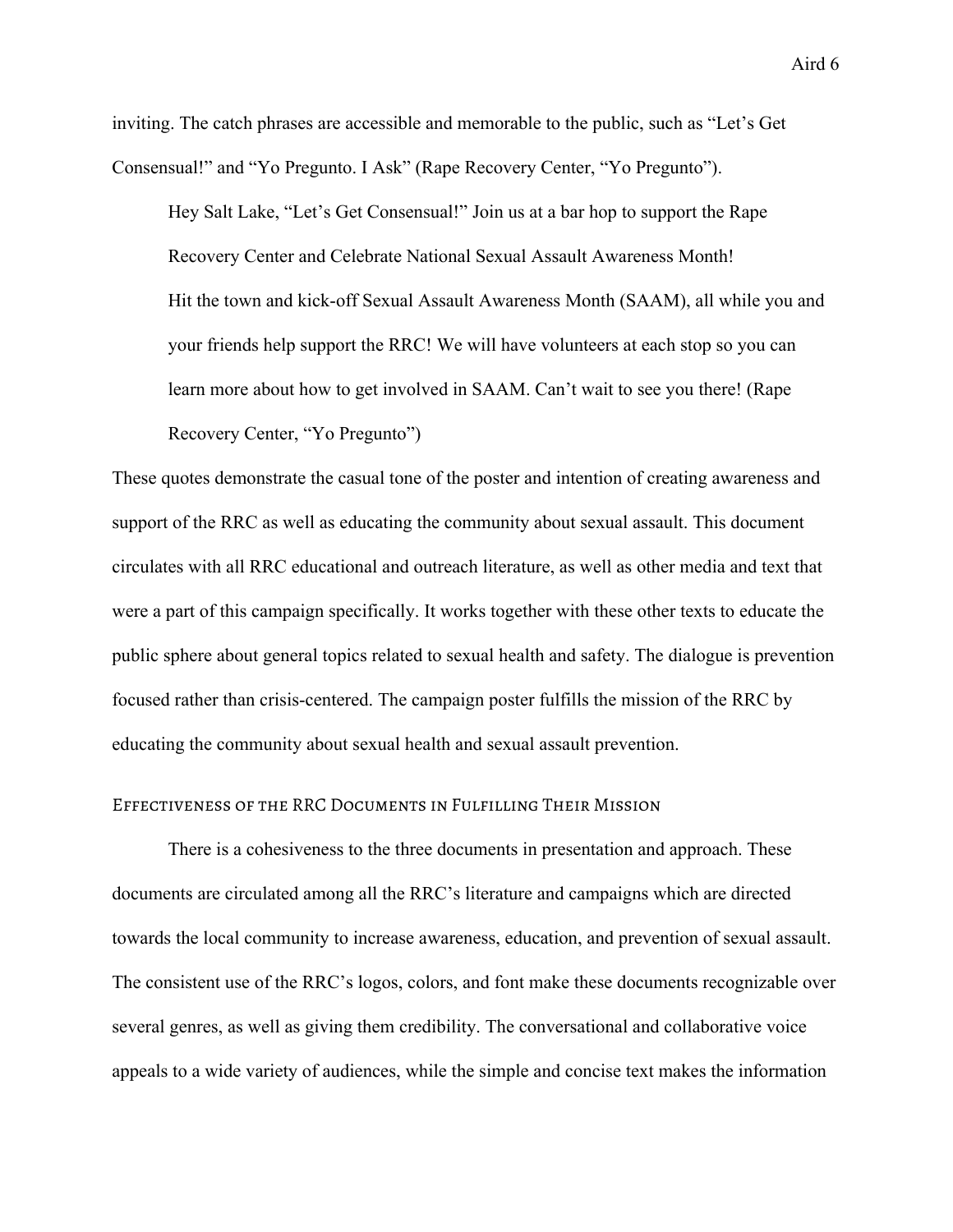accessible for many reading levels. All three documents reflect the theme of the organization's mission to empower and educate through resources and tools. This direct but casual approach is effective for outreach and education of the public, survivors, and supporters.

While all three documents operate under the general theme of the organization's mission, each document individually addresses specific needs that show up within niches of the local community. One document is tailored to the needs of supporters, while another document targets volunteers and donors, and the third aims to increase awareness of the general public. In approaching each of these needs, the language, visual aides, and tone shift subtly. These subtle shifts are represented in the sentence structure, utilizing the imperative in the informational guide and declarative and exclamatory in the report and promotional poster. This small grammatical change influences the different tones and voices of the documents. While the RRC in general is approachable, the changes in tone align with the purpose of each document. The guide contains more specific information in an authoritative and knowledgeable manner. The statistical report uses collective terms and highlights accomplishments to give a positive impression, while the campaign dials in on memorable catch phrases people will remember to increase awareness.

Collectively these documents work to fulfill the mission of the Rape Recovery Center. Through the annual reports, the RRC attracts funds and volunteers by demonstrating the positive impact the organization is having on the community in terms of prevention and healing. The promotional campaign poster operates to educate the public on general sexual health and safety practices. The informational guides are targeted to support the survivors of sexual assault and their families and healing from the effects of the immediate crisis. The rhetorical analysis of the three Rape Recovery Center documents shows a commitment to the overarching mission of the

Aird 7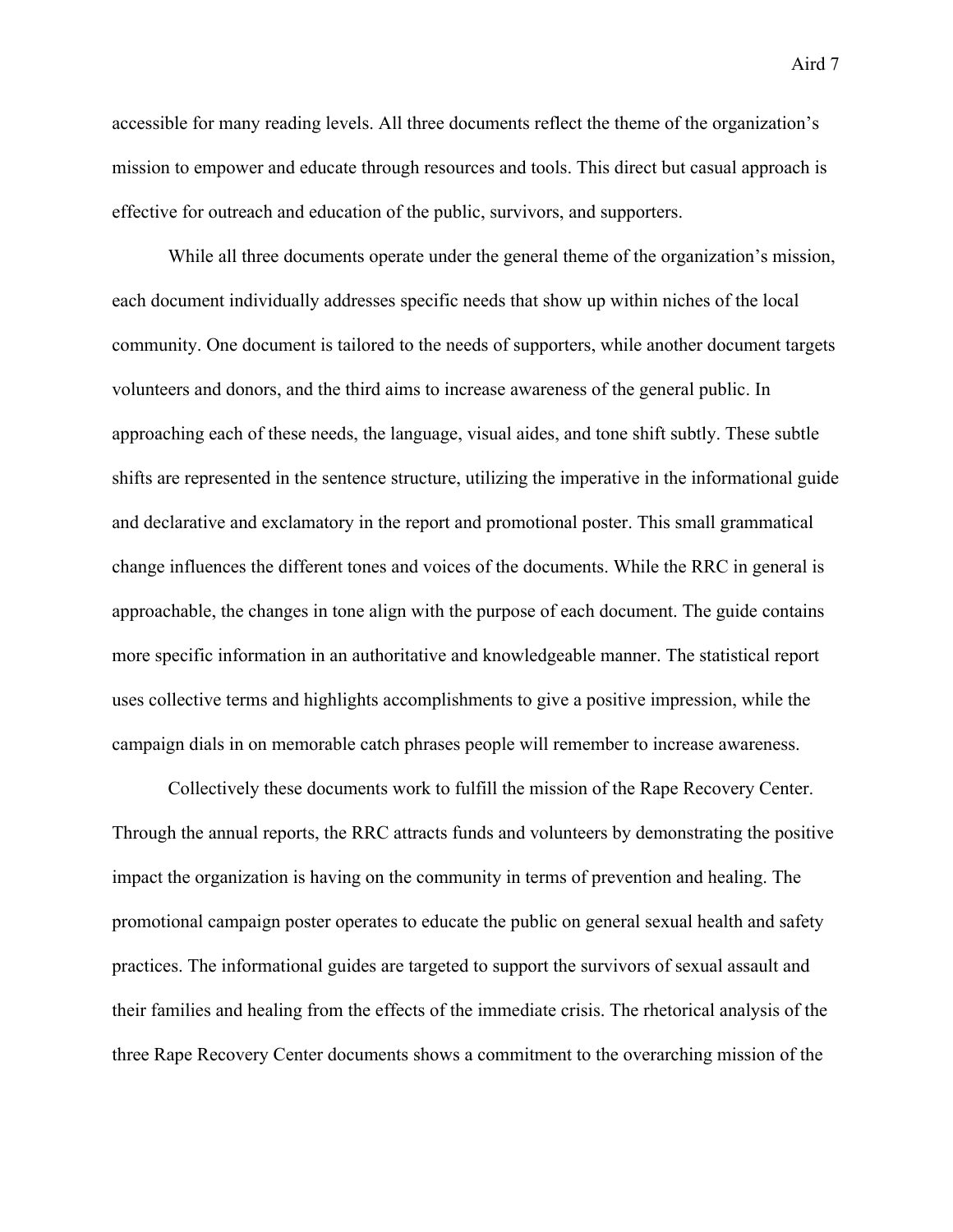organization. This message is a thread throughout the three pieces, while also demonstrating diligence in approaching the specific needs of the community through attention to language use and perspective.